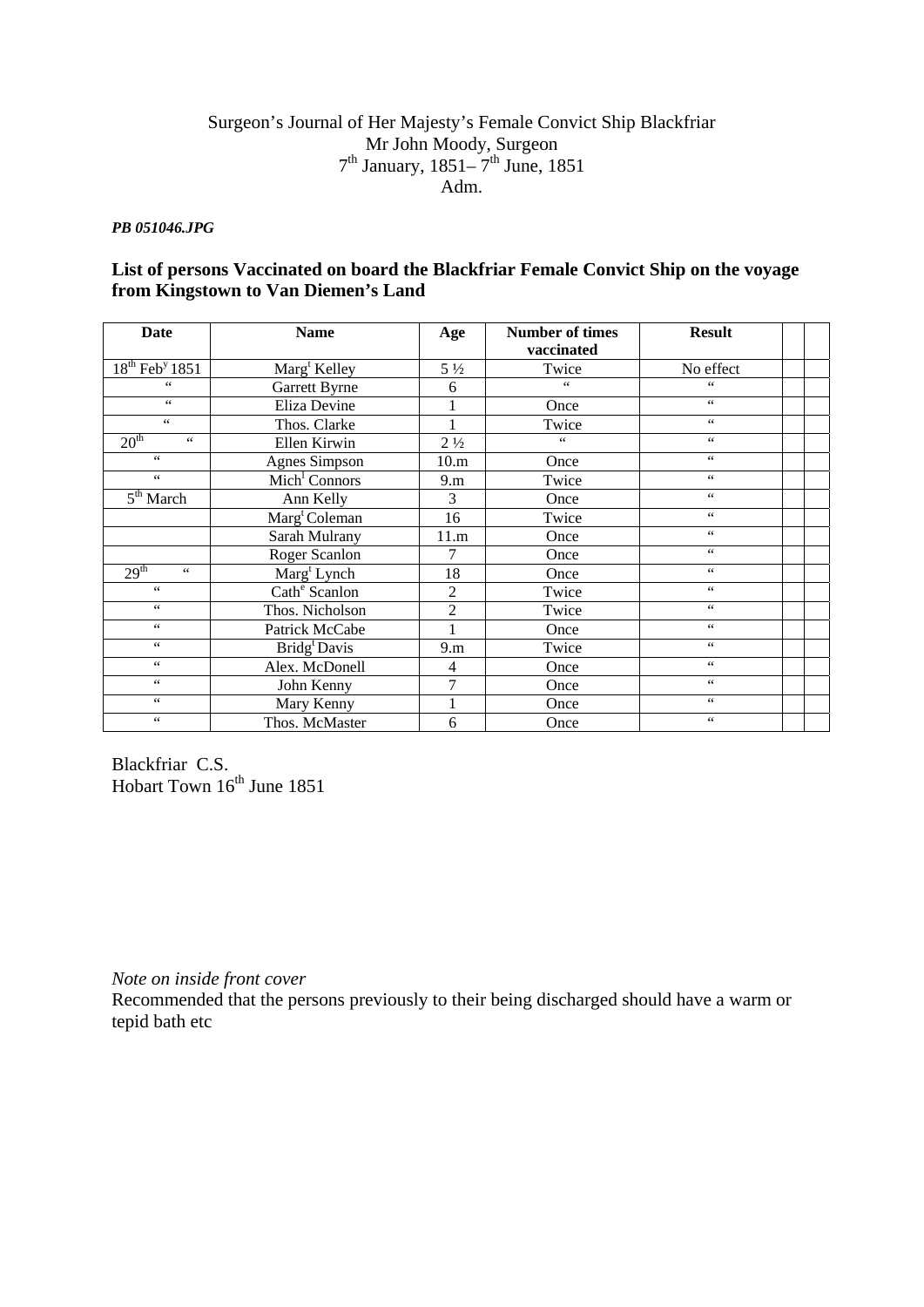## *PB051047,8 & 9 .JPG*

| When                                             | the bien mot of the<br><b>Name</b> | Age | Quality           | $\mathbf{v}$ on the band<br><b>Disease or Hurt</b> | <b>When Put Off</b>                                    | How             |
|--------------------------------------------------|------------------------------------|-----|-------------------|----------------------------------------------------|--------------------------------------------------------|-----------------|
| Put On                                           |                                    |     |                   |                                                    | Sick List &                                            | <b>Disposed</b> |
| <b>Sick</b>                                      |                                    |     |                   |                                                    | <b>Days</b>                                            | <b>Of</b>       |
| List                                             |                                    |     |                   |                                                    |                                                        |                 |
| 1851                                             |                                    |     |                   |                                                    |                                                        |                 |
| Jan <sup>y</sup> 20 <sup>th</sup>                | Ellen McDonnell                    | 6   | Convicts<br>Child | Varicella                                          | $\overline{\text{Feb}^{\text{y}} 6^{\text{th}}}$<br>17 | Cured           |
| Jan <sup>y</sup> 21 <sup>st</sup>                | Jane Boyle                         | 24  | Convict           | Epilepsy                                           | Feb <sup>y</sup> 18 <sup>th</sup><br>20                | Cured           |
| Jan <sup>y</sup> 21 <sup>st</sup>                | Cath <sup>e</sup> McGuire          | 13  | C. Child          | Ophthalmia                                         | March $12^{\text{th}}$<br>50                           | Cured           |
| Jan <sup>y</sup> 22 <sup>nd</sup>                | Cath <sup>e</sup> Walsh            | 26  | Convict           | Insanity(Heritary)                                 | April $1st$<br>69                                      | Incurable       |
| Jan <sup>y</sup> 12 <sup>th</sup>                | Mary A. O'Brien                    | 1   | C. Child          | Marasmus                                           | Jan <sup>y</sup> $31st$<br>19                          | D.D.            |
| Jan <sup>y</sup> 23 <sup>rd</sup>                | Marg <sup>t</sup> Dunn             | 19  | Convict           | Constipation                                       | $\text{Feb}^{\text{y}} 3^{\text{rd}}$<br>11            | Cured           |
| Jan <sup>y</sup> 23 <sup>rd</sup>                | Ellen McNamara                     | 23  | Convict           | Constipation                                       | Jan <sup>y</sup> 26 <sup>th</sup><br>$\mathfrak{Z}$    | Cured           |
| Jan <sup>y</sup> 26 <sup>th</sup>                | Susan West                         | 28  | Convict           | Erysepelas                                         | Jan <sup>y</sup> 15 <sup>th</sup><br>20                | Cured           |
| Jan <sup>y</sup> 26 <sup>th</sup>                | Marg <sup>t</sup> Dwyer            | 30  | Convict           | Constipation                                       | $\text{Feb}^{\text{y}}$ $7^{\text{th}}$<br>12          | Cured           |
| Jan <sup>y</sup> 28 <sup>th</sup>                | Mary A. Johnstone                  | 27  | Convict           | Constipation                                       | Feb <sup>y</sup> 18 <sup>th</sup><br>13                | Cured           |
| Jan <sup>y</sup> 25 <sup>th</sup>                | Miss M. McCullaugh                 | 27  | Matron            | Contusion                                          | Mar $12^{th}$<br>46                                    | Cured           |
| $\text{Feb}^{\overline{y}}4^{\text{th}}$         | Marg <sup>t</sup> Ruttledge        | 56  | Free<br>Settler   | Dysentery                                          | Mar 4 <sup>th</sup><br>$\overline{4}$                  | Cured           |
| $\overline{\text{Feb}^{\text{y}} 4^{\text{th}}}$ | Honor Corcoran                     | 22  | Convict           | Constipation &<br>Sea Sickness                     | Mar 10 <sup>th</sup><br>37                             | Cured           |
| Feb <sup>y</sup> 4th                             | Bridg <sup>t</sup> O'Brien         | 20  | Convict           | Ophthalmia                                         | Feb <sup>y</sup> $19th$<br>15                          | Cured           |
| Feb <sup>y <math>9th</math></sup>                | Margt Ryan                         | 27  | Convict           | Constipation                                       | Feb <sup>y</sup> 20 <sup>th</sup><br>11                | Cured           |
| $\text{Feb}^{\text{y}} 10^{\text{th}}$           | Maria Delany                       | 24  | Convict           | Ophthalmia                                         | Feb <sup>y</sup> $14th$<br>11                          | Cured           |
| Feb <sup>y</sup> $13th$                          | Marg <sup>t</sup> Byrne            | 16  | Convict           | Abscess &                                          | Feb <sup>y</sup> $24^{\text{th}}$<br>11                | Cured           |
|                                                  |                                    |     |                   | Gonorrhoea                                         |                                                        |                 |
| Feb <sup>y</sup> $16th$                          | Johanna Scanlon                    | 25  | Convict           | Sea sickness,                                      | Feb <sup>y</sup> $20th$<br>$\overline{4}$              | D.D.            |
|                                                  |                                    |     |                   | Pregnancy.                                         |                                                        |                 |
|                                                  |                                    |     |                   | Cholera sporadica                                  |                                                        |                 |
| $\overline{\text{Feb}}^y 16^{\text{th}}$         | Eliza Quinn                        | 22  | Convict           | Gonorrhoea                                         | Mar $24^{\text{th}}$<br>36                             | Cured           |
| Feb <sup>y</sup> $19th$                          | Marg <sup>t</sup> Flynn            | 25  | Convict           | Constipation                                       | Mar $17th$<br>26                                       | Cured           |
| Feb <sup>y</sup> $20th$                          | Jane McNally                       | 21  | Convict           | Conf <sup>t</sup> of a $7$                         | Mar $1^{\overline{st}}$<br>9                           | Cured           |
|                                                  |                                    |     |                   | month Child                                        |                                                        |                 |
| Feb $\sqrt{21}$ st                               | Marg <sup>t</sup> Gambion          | 25  | Covict            | Scrofula                                           | Mar 24 <sup>th</sup><br>31                             | Cured           |
| Feb $\sqrt{21}$ st                               | Eliza Dunlop                       | 26  | Convict           | Constipation                                       | Mar $4^{\text{th}}$<br>8                               | Cured           |
| Feb <sup>y</sup> $22^{nd}$                       | $\text{Marg}^t$ Cullen             | 17  | Convict           | Constipation                                       | Feb <sup>y</sup> $23rd$<br>1                           | Cured           |
| $\overline{\text{Feb}}^y$ $2^{\text{nd}}$        | Mary A. Cassidy                    | 22  | Convict           | Ophthalmia                                         | Mar $2nd$<br>$\,8\,$                                   | Cured           |
| Mar $1st$                                        | Letitia Crawford                   | 33  | Convict           | Constipation                                       | Mar $9th$<br>8                                         | Cured           |
| Mar $1^{\overline{st}}$                          | Marg <sup>t</sup> Connors          | 7   | C. Child          | Ophthalmia                                         | April $2^{nd}$<br>36                                   | Cured           |
| Mar $1st$                                        | Cath <sup>e</sup> McCarthy         | 40  | Convict           | Fever                                              | $\overline{\text{Mar } 9^{\text{th}}}$<br>8            | Cured           |
| Mar $4^{th}$                                     | Ellen Leahey                       | 20  | Convict           | Constipation                                       | Mar $8th$<br>$\overline{4}$                            | Cured           |
| $\overline{\text{Mar } 4^{\text{th}}}$           | Ellen McAveney                     | 20  | Convict           | Constipation                                       | Mar $14th$<br>10                                       | Cured           |
| Mar $10^{th}$                                    | Ann Porpey or                      | 30  | Convict           | Hysterical Mania                                   | Mar $14th$<br>$\overline{4}$                           | Cured           |
|                                                  | Torpey(sic)                        |     |                   |                                                    |                                                        |                 |
| Mar $12^{th}$                                    | Mary Byrnes                        | 21  | Convict           | Inflam. knee                                       | Mar $20th$<br>9                                        | Cured           |
| Mar $13^{\text{th}}$                             | Marg <sup>t</sup> Campbell         | 21  | Convict           | Carbuncle                                          | Mar $21^{\overline{st}}$<br>$\,$ 8 $\,$                | Cured           |
| Mar $13th$                                       | Anne Kelley                        | 6   | C. Child          | Ophthalmia                                         | April $1^{st}$<br>19                                   | Cured           |
| Mar $14^{\text{th}}$                             | Mary Coffee                        | 29  | Convict           | Constipation                                       | Mar. $21^{st}$<br>7                                    | Cured           |
| Mar $16^{th}$                                    | Bridg <sup>t</sup> McEntegart      | 36  | Convict           | Diarrhoea                                          | April $1^{\overline{st}}$<br>16                        | Cured           |
| Mar $17th$                                       | Mary Mulraney                      | 52  | Convict           | Dysentery                                          | April $15^{\text{th}}$<br>29                           | Cured           |

**Copy of the sick list of the Blackfriar Female Convict Ship**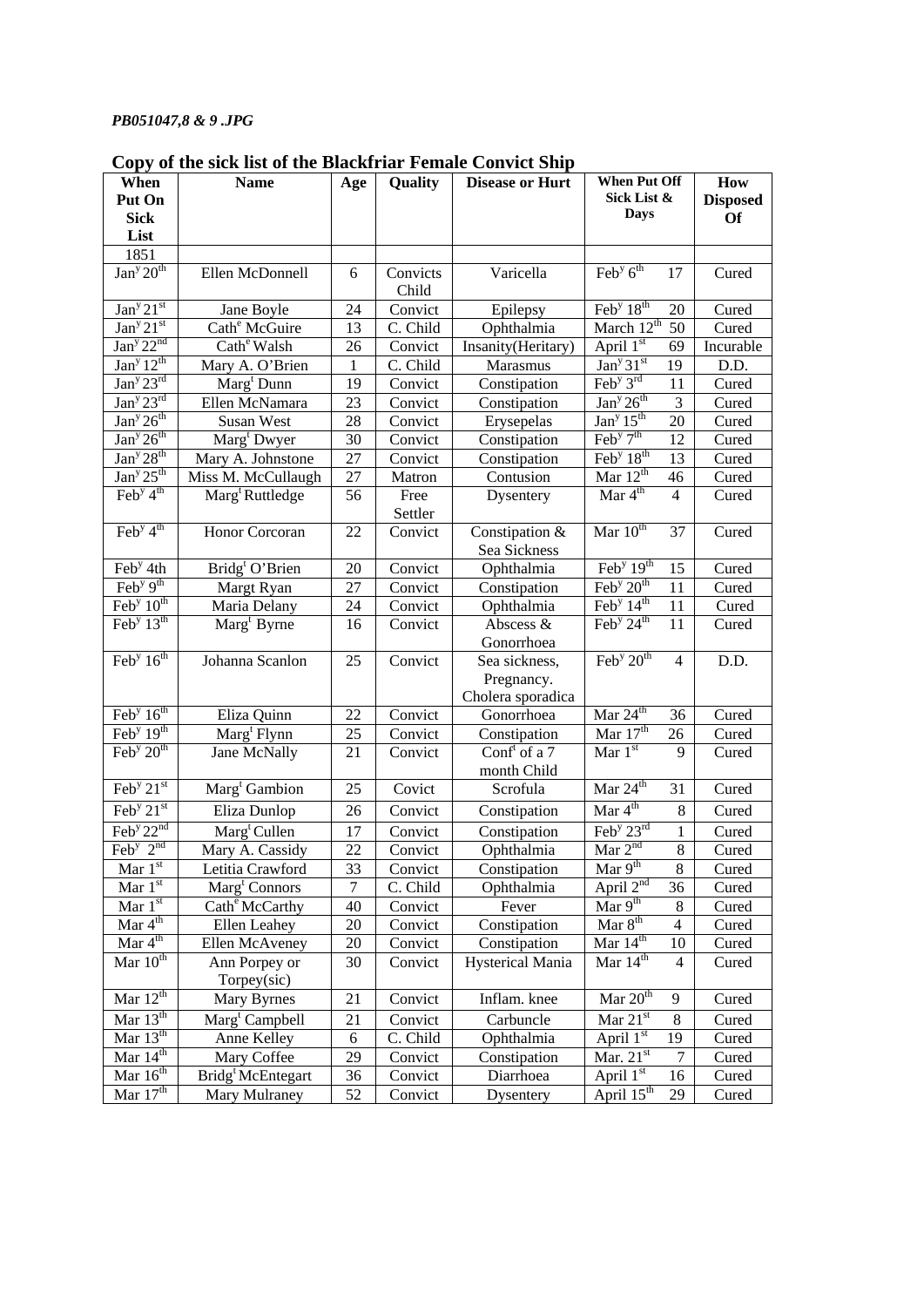| When                                         | <b>Name</b>                              | Age           | Quality            | <b>Disease or Hurt</b> | <b>When Put Off</b>                            | How             |
|----------------------------------------------|------------------------------------------|---------------|--------------------|------------------------|------------------------------------------------|-----------------|
| Put On                                       |                                          |               |                    |                        | Sick List &                                    | <b>Disposed</b> |
| <b>Sick</b>                                  |                                          |               |                    |                        | Days                                           | <b>Of</b>       |
| List                                         |                                          |               |                    |                        |                                                |                 |
| Mar 20 <sup>th</sup>                         | <b>Bessy McGuire</b>                     | 60            | Convict            | Constipation           | April 26 <sup>th</sup><br>6                    | Cured           |
| Mar $21^{st}$                                | Emily Graham                             | 36            | Convict            | Constipation           | April $25th$<br>$\overline{4}$                 | Cured           |
| Mar $21^{st}$                                | Marg <sup>t</sup> Connors                | 22            | Convict            | Constipation           | April 1st<br>12                                | Cured           |
| Mar $22nd$                                   | Pat <sup>k</sup> Ward                    | 1.1           | C. Child           | Contusion &            | Mar $30th$<br>8                                | Cured           |
|                                              |                                          |               |                    | Diarrhoea              |                                                |                 |
| Mar $25^{\text{th}}$                         | Anne Ward                                | 21            | Convict            | Menorrhagia            | Mar $30th$<br>$\sqrt{5}$                       | Cured           |
| $\overline{\text{Mar } 26^{\text{th}}}$      | Mary Connors                             | 5             | C. Child           | Ophthalmia &           | April 11 <sup>th</sup><br>17                   | D.D.            |
|                                              |                                          |               |                    | Dysentery              |                                                |                 |
| Mar $27th$                                   | Bridg <sup>t</sup> Kinsella              | 12            | C. Child           | Ophthalmia             | April 8 <sup>th</sup><br>34                    | Cured           |
| $\overline{Mar~28^{th}}$                     | Sarah Mulraney                           | $\frac{1}{2}$ | C. Child           | Aphthea &              | April 7 <sup>th</sup><br>11                    | Cured           |
|                                              |                                          |               |                    | Diarrhoea              |                                                |                 |
| April $2^{nd}$                               | Mary Hurley                              | 34            | Convict            | Contusion              | April 7 <sup>th</sup><br>5                     | Cured           |
| April 4 <sup>th</sup>                        | Marg <sup>t</sup> Ryan                   | 27            | Convict            | Contusion              | April 9 <sup>th</sup><br>5                     | Cured           |
| April $5^{\text{th}}$                        | Judith Lynch                             | 26            | Convict            | Constipation           | April 12 <sup>th</sup><br>7                    | Cured           |
| April $5^{\text{th}}$                        | Mary Kenny                               | 5             | C. Child           | Aphtha                 | April 17 <sup>th</sup><br>12                   | Cured           |
| April $6^{th}$                               | Marg <sup>t</sup> Lehane                 | 26            | Convict            | Asthma                 | April $12^{th}$<br>6                           | Cured           |
| April $7th$                                  | Fanny Conway                             | 40            | Convict            | Constipation           | April $21st$<br>14                             | Cured           |
| April 7 <sup>th</sup>                        | Johanna Connell                          | 40            | Convict            | Delivered of a         | April 19th<br>12                               | Cured           |
|                                              |                                          |               |                    | female child           |                                                |                 |
| April 8th                                    | Bridg <sup>t</sup> Flynn                 | 54            | Convict            | <b>Rheumatic Fever</b> | April $15^{\text{th}}$<br>$\overline{7}$       | Cured           |
| April 8 <sup>th</sup>                        | Mich <sup>1</sup> Connors                | 3/4           | C. Child           | Aptha                  | April 18 <sup>th</sup><br>10                   | Cured           |
| April 9 <sup>th</sup>                        | Ellen Leahey                             | 20            | Convict            | Dysentery              | May $6th$<br>27                                | Cured           |
| April 9 <sup>th</sup>                        | Mary Dwyer                               | 30            | Convict            | Abscess                | April 19th<br>$\mathbf{9}$                     | Cured           |
| Apr. $10^{th}$                               | Mary Flynn                               | 20            | Convict            | Dysentery              | April $22^{nd}$<br>92                          | Cured           |
| Apr. $11^{\text{th}}$                        | Jane Shaw                                | 23            | Convict            | Diarrhoea              | April 15 <sup>th</sup><br>$\overline{4}$       | Cured           |
| Apr $12^{th}$                                | Cath <sup>e</sup> McGuire                | 13            | C. Child           | Ophthalmia             | $\overline{5}$<br>April 17 <sup>th</sup>       | Cured           |
| Apr $12^{th}$                                | Mary Maloney                             | 35            | Convict            | Dysentery              | April $25th$<br>11                             | Cured           |
| Apr $13^{\text{th}}$<br>Apr $14^{\text{th}}$ | Eliza Devine                             | $\mathbf{1}$  | C. Child           | Diarrhoea              | April 14th<br>$\mathbf{1}$<br>May $4th$        | D.D.            |
| Apr $14^{th}$                                | Bridg <sup>t</sup> Pigott                | 24            | Convict            | Fever                  | 20<br>April $22^{nd}$<br>$\,8\,$               | Cured           |
| Apr $15th$                                   | Mary Murphy<br>Marg <sup>t</sup> Wallace | 24<br>16      | Convict<br>Convict | Diarrhoea<br>Diarrhoea | $\overline{7}$<br>April 20 <sup>th</sup>       | Cured<br>Cured  |
| Apr $16th$                                   | Honor McDonough                          | 31            | Convict            | Cold                   | $\overline{5}$<br>April 21st                   | Cured           |
| Apr $16^{th}$                                | Mary Carrol                              | 18            | Convict            | Abscess                | May $30th$<br>44                               | Hospital        |
| Apr $16^{th}$                                | <b>Anne Kelly</b>                        | 6             | C.Child            | Ophthalmia             | April 24 <sup>th</sup><br>$\,8$                | Cured           |
| Apr $17th$                                   | Rose A. Campbell                         | 31            | Convict            | Dysentery              | May $22nd$<br>35                               | Cured           |
| Apr $18th$                                   | Mary Kinner                              | 24            | Convict            | Dysentery              | May $21st$<br>33                               | Cured           |
| Apr $18th$                                   | Bridg <sup>t</sup> McMahon               | $\frac{1}{2}$ | C. Child           | Marasmus               | April 19th<br>$\mathbf{1}$                     | D.D.            |
| Apr $20th$                                   | Jane Shaw                                | 23            | Convict            | Fever                  | April $23^{rd}$<br>$\ensuremath{\mathfrak{Z}}$ | Cured           |
| Apr $21st$                                   | Maria Campbell                           | 6             | Free Sett          | <b>Lumber Abscess</b>  | May $20th$<br>29                               | Cured           |
|                                              |                                          |               | Child              |                        |                                                |                 |
| Apr $21st$                                   | Bridg <sup>t</sup> Dailey                | 20            | Convict            | Ophthalmia             | April 26 <sup>th</sup><br>$\mathfrak s$        | Cured           |
| Apr $\overline{21^{st}}$                     | Mary Burns                               | 22            | Convict            | Diarrhoea              | April 29 <sup>th</sup><br>$\,8\,$              | Cured           |
| Apr $22nd$                                   | Mary Williams                            | 46            | Convict            | Diarrhoea              | April 28 <sup>th</sup><br>6                    | Cured           |
| Apr $23^{\text{rd}}$                         | Marg <sup>t</sup> Gregory                | 24            | Convict            | Fever                  | April 26 <sup>th</sup><br>$\sqrt{3}$           | Cured           |
| Apr $24^{\text{th}}$                         | Alice McDermott                          | 33            | Convict            | Diarrhoea              | April 26 <sup>th</sup><br>$\boldsymbol{2}$     | Cured           |
| Apr $24^{th}$                                | Jane Bowles                              | 24            | Convict            | Epilepsy               | May $2nd$<br>8                                 | Cured           |
| Apr $26^{th}$                                | Marg <sup>t</sup> Foley                  | 18            | Convict            | Abscess the Labia      | May $21^{\overline{st}}$<br>24                 | Cured           |
| Apr $26^{th}$                                | Ellen Gallagher                          | 18            | Convict            | Diarrhoea              | May $1st$<br>5                                 | Cured           |
| Apr $26^{th}$                                | Cath <sup>e</sup> Farrell                | 24            | Convict            | Cold                   | May $2^{nd}$<br>6                              | Cured           |
| Apr $28th$                                   | Cath <sup>e</sup> Clarke                 | 22            | Convict            | Dysentery              | May 8 <sup>th</sup><br>10                      | Cured           |
| Apr $29^{th}$                                | Marg <sup>t</sup> Corbett                | 17            | Convict            | Contusion &            | May $4^{th}$<br>5                              | Cured           |
|                                              |                                          |               |                    | Constipation           |                                                |                 |
| Apr $30th$                                   | Mary Mulraney                            | 52            | Convict            | Dysentery              | May 7 <sup>th</sup><br>$\boldsymbol{7}$        | Cured           |